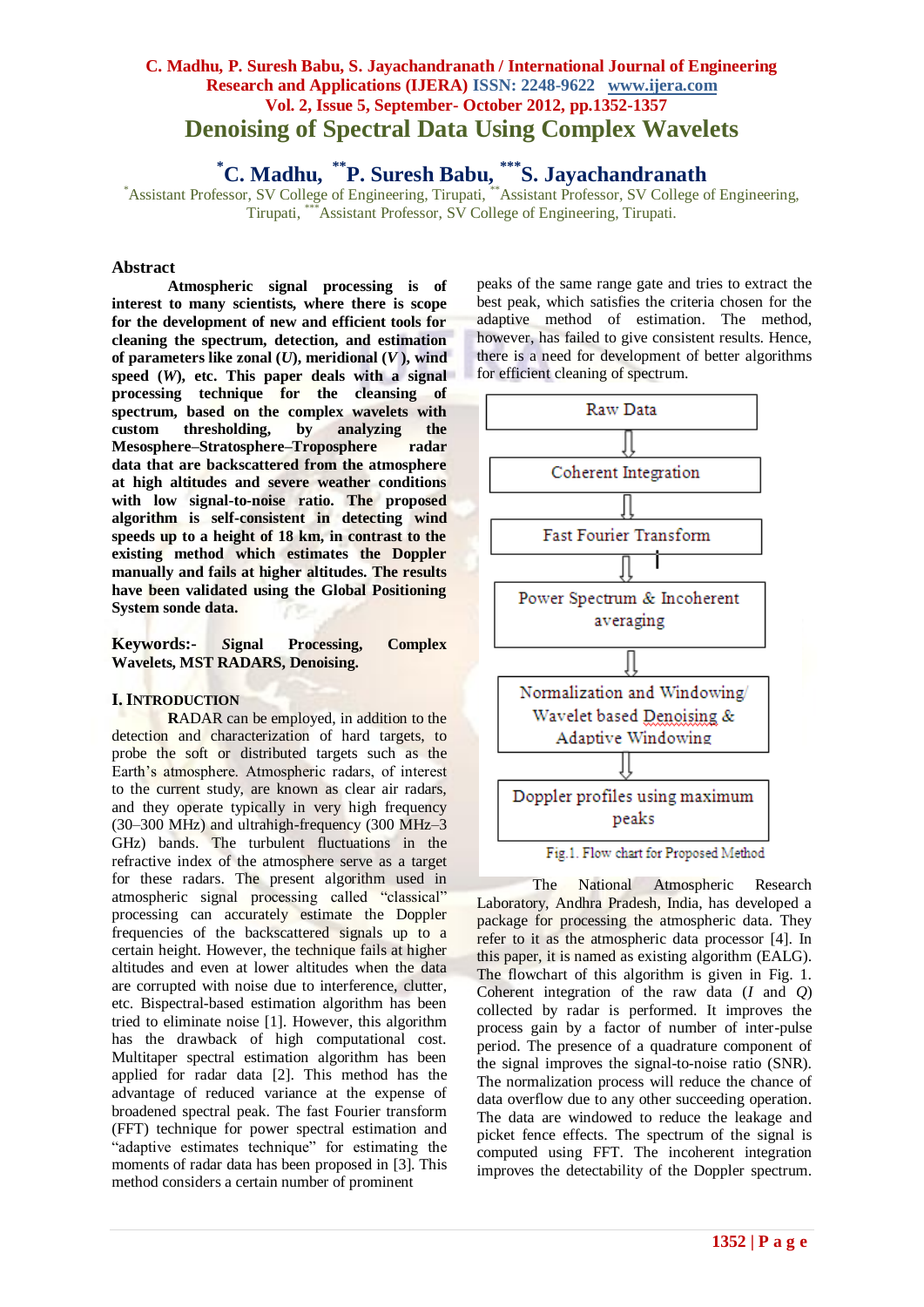The radar echoes may be corrupted by ground clutter, system bias, interference, etc.



### Fig.2. Flow chart for Existing Method

The data is to be cleaned from these problems before going for analysis. After performing power spectrum cleaning, one has to manually select a proper window size depending upon the wind shear [6], etc., from which the Doppler profile is estimated by using a maximum peak detection method [3]. The EXISTING METHOD is able to detect the Doppler clearly up to 11 km as the noise level is very low. Above 11 km, noise is dominating, and, hence, the accuracy of the Doppler estimated using the EXISTING METHOD is doubtful as is discussed in the subsequent sections. To overcome the effect of noise at high altitudes, a wavelet-based denoising algorithm is applied to the radar data before computing its spectrum [5]. This paper gives better results compared to [4], but this method fails to extract the exact frequency components after denoising at higher altitudes. To overcome this effect we proposed a new method, where spectrum is estimated prior to denoising and then denoised using Complex Wavelet Transform (CWT) with the help of Custom thresholding method.

## **III. Complex Wavelet Transform (CWT)**

Complex wavelet transforms (CWT) uses complex-valued filtering (analytic filter) that decomposes the real/complex signals into real and imaginary parts in transform domain. The real and imaginary coefficients are used to compute amplitude and phase information, just the type of information

needed to accurately describe the energy localization of oscillating functions (wavelet basis). The Fourier transform is based on complex-valued oscillating sinusoids

$$
e^{j\Omega t} = \cos(\Omega t) + j\sin(\Omega t)
$$

The corresponding complex-valued scaling function and complex-valued wavelet is given as

$$
\psi_c(t) = \psi_r(t) + j\psi_i(t)
$$

where  $\psi_r(t)$  is real and even,

 $j \psi_i(t)$  is imaginary and odd.

Gabor introduced the Hilbert transform into signal theory in [9], by defining a complex extension of a real signal  $f(t)$  as:

$$
x(t) = f(t) + j g(t)
$$

where,  $g(t)$  is the Hilbert transform of  $f(t)$  and denoted as  $H\{f(t)\}\$  and  $j = (-1)^{1/2}$ .

The signal  $g(t)$  is the 90<sup>°</sup> shifted version of  $f(t)$  as shown in figure (3.1 a). The real part  $f(t)$ and imaginary part  $g(t)$  of the analytic signal  $x(t)$ are also termed as the 'Hardy Space' projections of original real signal  $f(t)$  in Hilbert space. Signal  $g(t)$  is orthogonal to  $f(t)$ . In the time domain,

$$
g(t) \text{ can be represented as [7]}
$$

$$
g(t) = H\{f(t)\} = \frac{1}{\pi} \int_{-\infty}^{\infty} \frac{f(t)}{t - \tau} d\tau = f(t)^* \frac{1}{\pi t}
$$

If  $F(\omega)$  is the Fourier transform of signal  $f(t)$  and  $G(\omega)$  is the Fourier transform of signal  $g(t)$ , then the Hilbert transform relation between  $f(t)$  and  $g(t)$  in the frequency domain is given by

 $G(\omega) = F\{H\{f(t)\}\} = -j \text{sgn}(\omega) F(\omega)$ 

where,  $-j$  sgn( $\omega$ ) is a modified 'signum' function.

This analytic extension provides the estimate of instantaneous frequency and amplitude of the given signal  $x(t)$  as:

Magnitude of  $x(t) = \sqrt{(f(t)^2 + g(t)^2)}$ Angle of  $x(t) = \tan^{-1} [g(t) / f(t)]$ 

The other unique benefit of this quadrature representation is the non-negative spectral representation in Fourier domain [7] and [8], which leads toward half the bandwidth utilization. The reduced bandwidth consumption is helpful to avoid aliasing of filter bands especially in multirate signal processing applications. The reduced aliasing of filter bands is the key for shift-invariant property of CWT. In one dimension, the so-called dual-tree complex wavelet transform provides a representation of a signal  $x(n)$  in terms of complex wavelets, composed of real and imaginary parts which are in turn wavelets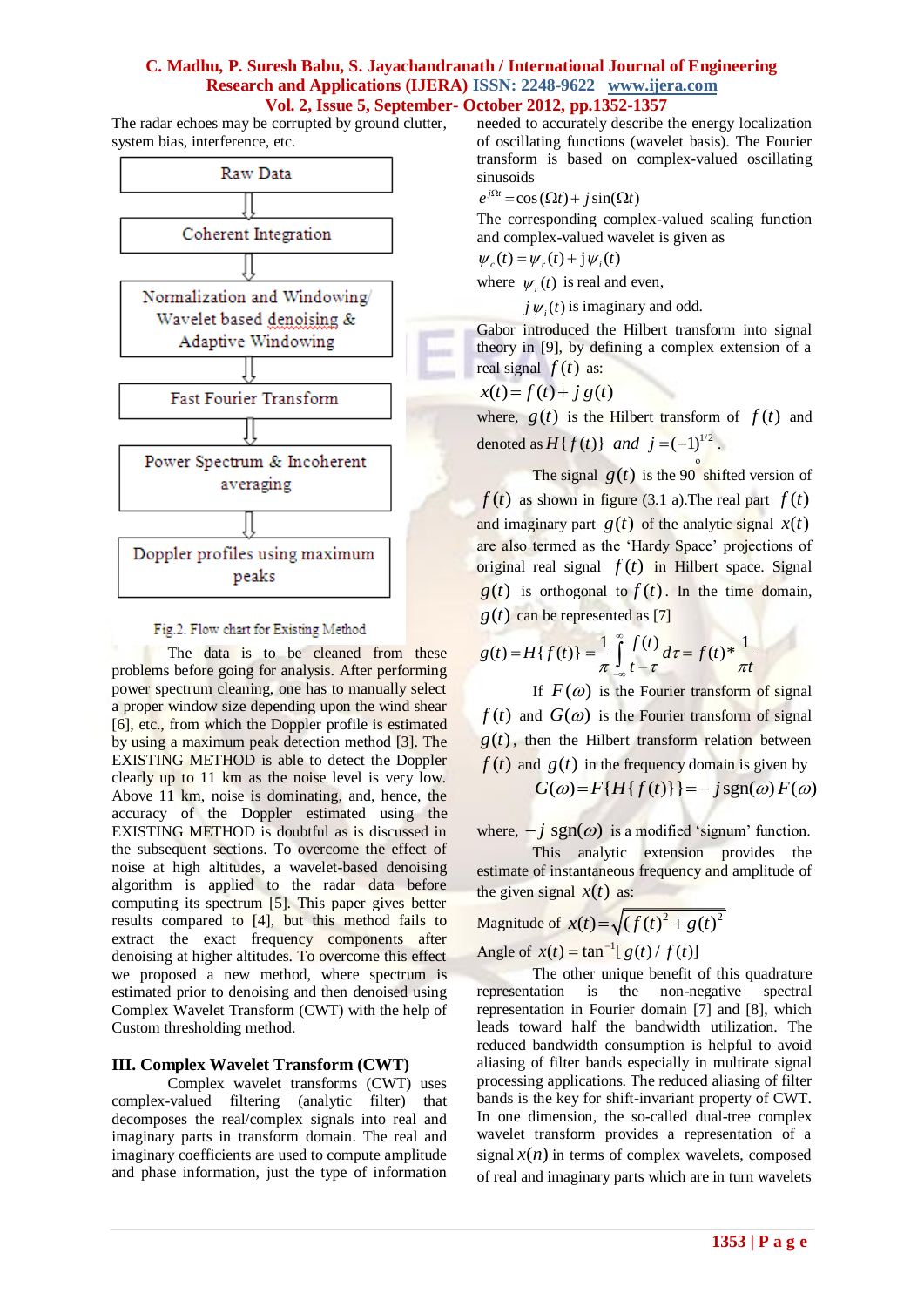themselves. Figure 3 shows the Analysis and Synthesis of Dual tree complex wavelet transform for three levels.

## **III. CUSTOM THRESHOLDING**

To overcome the pulse broadening effect in improved thresholding function a new function called

customized thresholding function is introduced. The Custom thresholding function is continuous around the threshold, and which can be adapted to the characteristics of the input signal. Based on extensive experiments, we could see that soft-thresholding



Fig. 3 (a) Analysis filter bank (b) Synthesis filter bank for Dual Tree-DWT for three levels.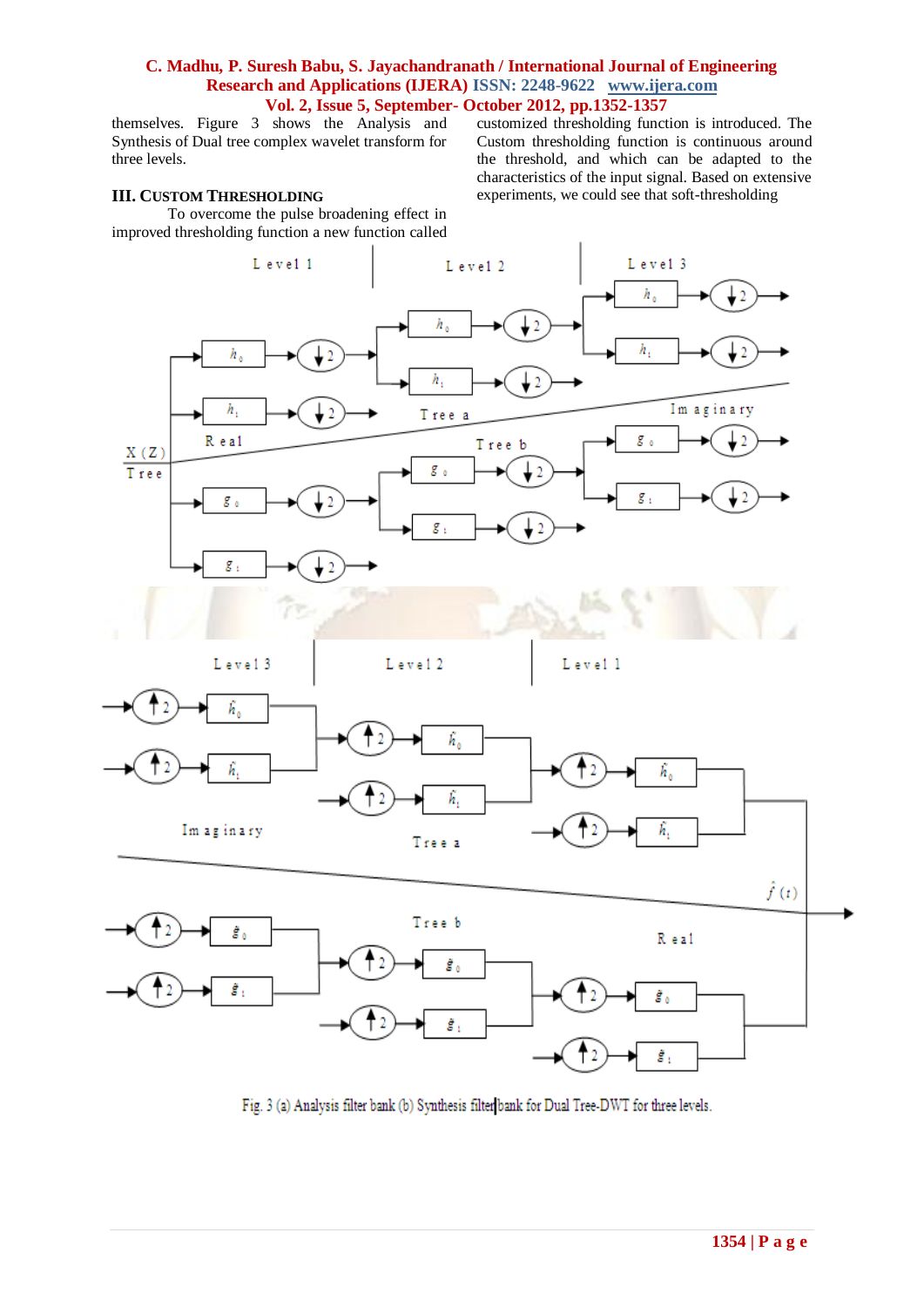outperforms hard-thresholding in general. However, there were also cases where hard-thresholding yielded a much superior result, and in those cases the quality of the estimate could be improved by using a custom thresholding function which is similar to the hard-thresholding function but with a smooth transition around the threshold  $\lambda$ . Based on these observations, we defined a new custom thresholding function as follows:

$$
f_c(x) = \begin{cases} x - sgn(x)(1-\alpha)\lambda & \text{if } |x| \ge \lambda \\ 0 & \text{if } |x| \le \lambda \\ \alpha \lambda \left(\frac{|x| - \gamma}{\lambda - \gamma}\right)^2 \left\{(\alpha - 3)\left(\frac{|x| - \gamma}{\lambda - \gamma}\right) + 4 - \alpha\right\} & \text{otherwise} \\ \text{where } 0 < \gamma < \lambda \text{ and } 0 \le \alpha \le 1 \text{ . This idea} \end{cases}
$$

is similar to that of the *semisoft* or *firm shrinkage*  proposed by Gao and Bruce [10], and the *nonnegative garrote* thresholding function suggested by Gao [10], in the sense that they are continuous at  $\lambda$ and can adapted to the signal characteristics. In our definition of  $f_c(x)$ ,  $\gamma$  s the cut-off value, below which the wavelet coefficients are set zero, and  $\alpha$  is the parameter that decides the shape of the thresholding function  $f_c(x)$ . This function can be viewed as the linear combination of the hardthresholding function and the soft-thresholding function  $\alpha$ .  $f_h(x) + (1-\alpha)$ .  $f_s(x)$  that is made continuous around the threshold  $\lambda$ .

Note that,

 $\sqrt{ }$ 

$$
\lim_{\alpha \to 0} f_c(x) = f_s(x)
$$
 and 
$$
\lim_{\alpha \to 1, \gamma \to \gamma} f_h(x)
$$

This shows that the custom thresholding function can be adapted to both the soft- and hard-thresholding functions.

#### IV. PROPOSED METHOD

The algorithm for cleansing the spectrum using CWT with custom thresholding is as follows.

- 1) Let  $f(n)$  be the noisy spectral data, for  $n = 0$ , 1,...,N-1.
- 2) Generate noisy signal *y*(*n*) using  $x(n) = f(n) + \sigma z(n),$   $n = 1,2,...,N$
- 3) Spectrum is calculated for the above signal *y(n)*

as 
$$
Y(e^{j\omega}) = \sum_{n=-\infty}^{\infty} y[n] e^{-j\omega n}
$$
.

- 4) Input  $x(n)$  to the two DWT trees with one tree uses the filters *h*0, *h*1 and the other tree with filters *g*0, *g*1.
- 5) Apply custom thresholding to wavelet coefficients in the two trees.
- 6) Compute IDWT using these thresholded wavelet coefficients.
- 7) The coefficients from the two trees are then averaged to obtain the denoised original signal.

8) Then variance is calculated using\n
$$
\frac{1}{N} \sum_{k=0}^{N-1} \left( Y(k) - \sum_{k=0}^{N-1} Y(k) \right)^2
$$

#### **V. RESULTS**

In this section, we present the results for the cleansing of spectrum for complex test data based on the proposed Method. The data are generated by applying a Gaussian random input to a complex system. As the true spectrum is not available variance is taken as the performance measure, instead of Mean-square error.

The variance is calculated as

$$
\frac{1}{N}\sum_{k=0}^{N-1}\left(Y(k)-\sum_{k=0}^{N-1}Y(k)\right)^2
$$

A complex signal is generated and Fourier transform is calculated for that signal. To test the performance of the algorithm in the presence of additive white Gaussian noise, a new signal  $yI(n)$  is generated as  $y_1(n) = y(n) + \alpha v(n)$  for  $n = 0,1,2,..., N-1$ ; generated as as

$$
y_1(n) = y(n) + \alpha v(n)
$$
 for  $n = 0, 1, 2, \dots, N-1$ ;

where  $v(n)$  is a complex Gaussian noise with zero mean and unit variance and  $\alpha$  is the amplitude associated with  $v(n)$ . The number of samples in each realization is assumed to be 512, i.e.,  $N = 512$ . The result based on the Monte Carlo simulation using proposed method is shown in fig.2. The same using existing method is shown in the fig.3. Table 1 gives the improved SNR and Variance of denoised signals by processing time domain data and frequency domain data using complex wavelets. From the table 6.1 it is clear that the denoised data obtained by processing



Fig. 2 (a) original Spectrum (b) Noisy Spectrum (c) Denoised Spectrum (d) variance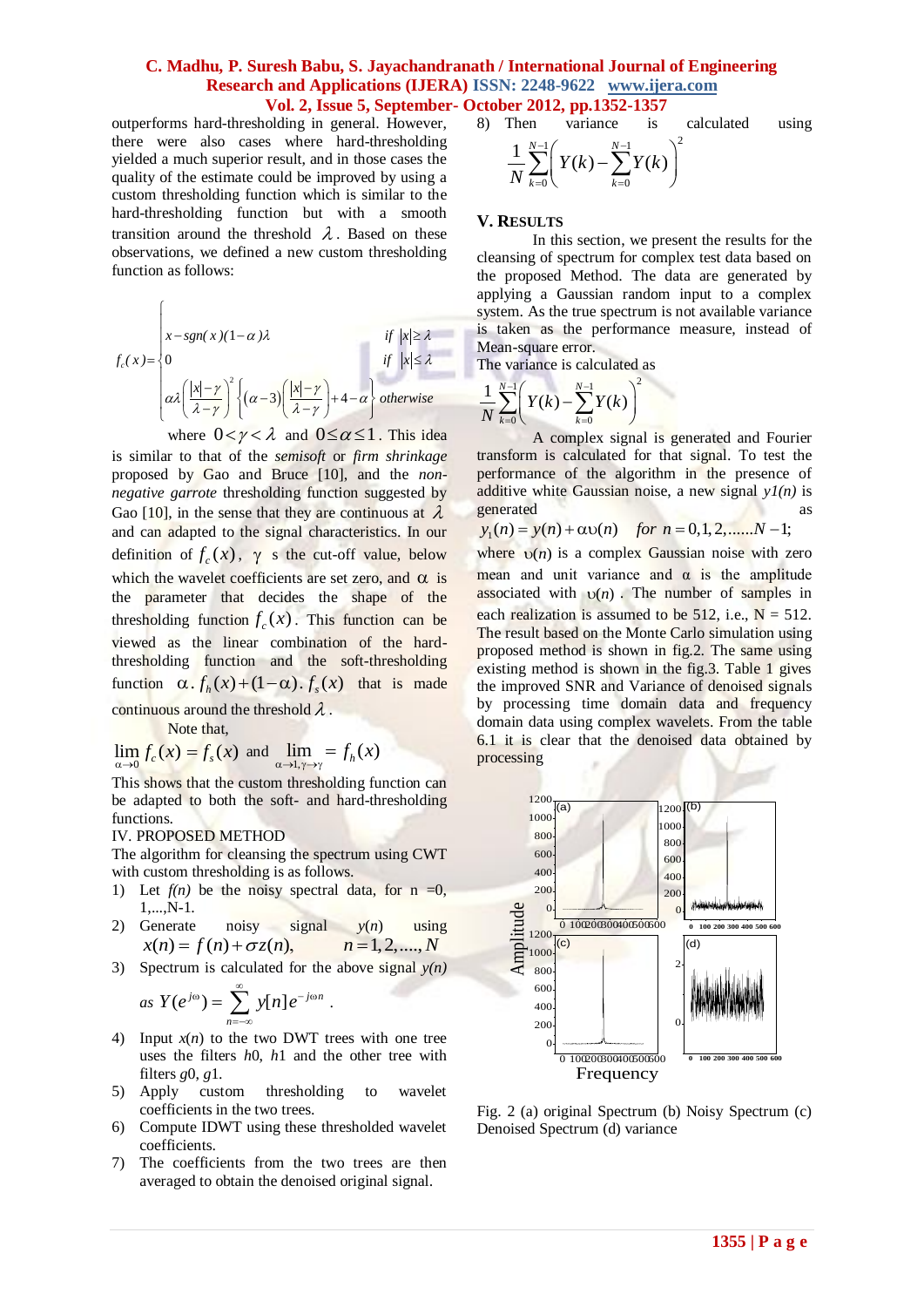

Fig. 3 (a) original Signal (b) Noisy Signal (c) Denoised Signal (d) variance

frequency data using CWT has got better performance than processing the time-domain data. The same is represented graphically in figure 4.

Table 1 Performance of Proposed Method With respect to input SNR

| respect to input start.<br>Domain<br><b>Type</b> | Input<br><b>SNR</b> | Output<br><b>SNR</b> | Variance      |
|--------------------------------------------------|---------------------|----------------------|---------------|
| Frequency<br>Domain                              | $-10$               | 12.9608              | 2.8997e+003   |
|                                                  | $-5$                | 21.5316              | 800.6487      |
|                                                  | 0                   | 24.3023              | 231.3500      |
|                                                  | 5                   | 26.6103              | 78.7414       |
|                                                  | 10                  | 30.9121              | 25.2987       |
| Time<br>Domain                                   | $-10$               | 10.3287              | $3.9843e+003$ |
|                                                  | $-5$                | 17.6794              | $1.7855e+003$ |
|                                                  | 0                   | 22.1051              | 498.1208      |
|                                                  | 5                   | 24.9066              | 101.4611      |
|                                                  | 10                  | 28.9177              | 57.5245       |

## **VI. CONCLUSION**

The wavelet transform allows processing of non-stationary signals such as MST radar signal. This is possible by using the multi resolution decomposing into sub signals. This assists greatly to remove the noise in the certain pass band of frequency. At first I have processed test signal (time and frequency domains) with -10 dB SNR using complex wavelet transform (CWT) by designing sub band filters using Hilbert transform maintaining perfect-reconstruction property, with the help of custom thresholding. The main idea in implementing this technique is to overcome the limitations like shift sensitivity, poor directionality, and absence of phase information which occurs in DWT. Using this technique we can extract the signal even-though input SNR is -15 dB.

Now I processed same test signal and MST radar signal using complex wavelet transform with improved and custom thresholding techniques.



Fig. 4 (a) Input SNR vs. Output SNR (b) Input SNR vs. Variance

Among these two methods with different thresholding techniques, the processing of spectral data using complex wavelet transform with custom thresholding method is giving better results than processing the time domain signal. The proposed method may be used effectively in detection, image compression and image denoising and also it is giving better results at low signal-to-noise ratio cases (even at -15 dB)

## **References**

- [1] V. K. Anandan, G. Ramachandra Reddy, and P.B. Rao, "Spectral analysis of atmospheric signal using higher orders spectral estimation technique," *IEEE Trans. Geosci. Remote Sens.*, vol. 39, no. 9, pp. 1890–1895, Sep. 2001.
- [2] V. K. Anandan, C. J. Pan, T. Rajalakshmi, and G. Ramchandra Reddy, "Multitaper spectral analysis of atmospheric radar signal," *Ann. Geophys.*, vol. 22, no. 11, pp. 3995–4003, Nov. 2004.
- [3] V. K. Anandan, P. Balamuralidhar, P. B. Rao, and A. R. Jain, "A method for adaptive moments estimation technique applied to MST radar echoes," in *Proc. Prog. Electromagn. Res. Symp.*, 1996, pp. 360– 365.
- [4] V. K. Anandan, *Atmospheric Data Processor—Technical and User Reference Manual*. Tirupati, India: NMRF, DOS Publication, 2001.